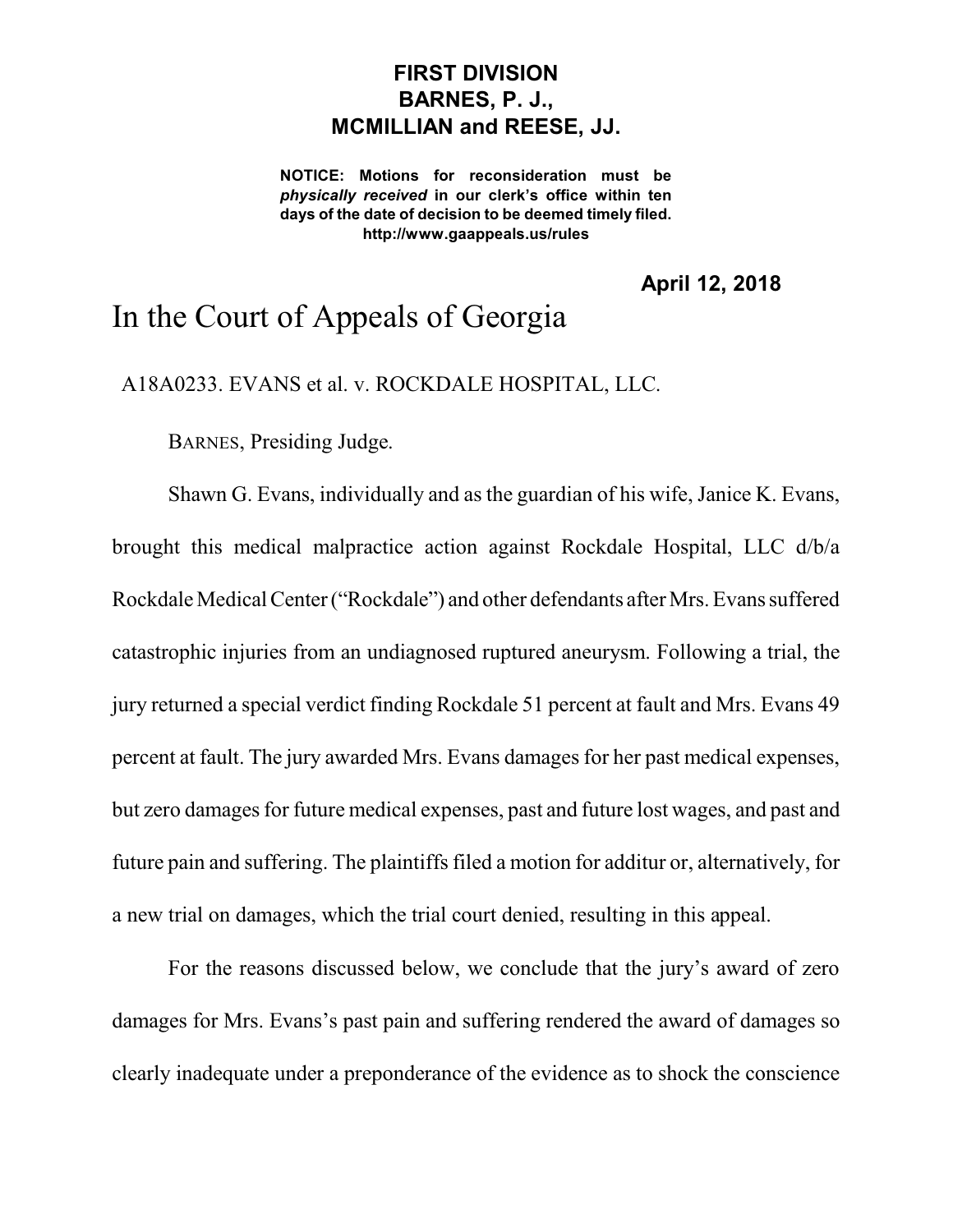and necessitate a new trial under OCGA § 51-12-12 (b). Accordingly, we reverse the trial court's denial of the plaintiffs'motion. However, because this case involves issues of comparative negligence, the retrial on remand cannot be limited to the issue of damages and instead must encompass all issues.

Following a jury trial, we view the evidence in the light most favorable to the verdict. *Intl. Images v. Smith*, 171 Ga. App. 172, 172 (318 SE2d 711) (1984). So viewed, the evidence showed that on the night of Saturday, January 14, 2012, Mrs. Evans, who was 60 years old, woke up with the worst headache that she had ever experienced, jumped out of bed, and vomited on herself. She then had episodes of vomiting and diarrhea throughout the night. Mrs. Evans believed that shewas suffering from food poisoning and had become dehydrated. However, a severe "thunderclap" headache, commonly described by patients as theworst headache in their life, followed by vomiting and nausea, are common symptoms associated with bleeding in the brain.

Mrs. Evans's symptoms did not subside over the next two days, and around 8:00 p.m. on Monday,January 16, 2012, Mr. Evans, her husband, drove her to theRockdale emergency room. After arriving there, Mrs. Evans complained of dehydration, headache, diarrhea, and nausea, and she told the nursing staff that she might have food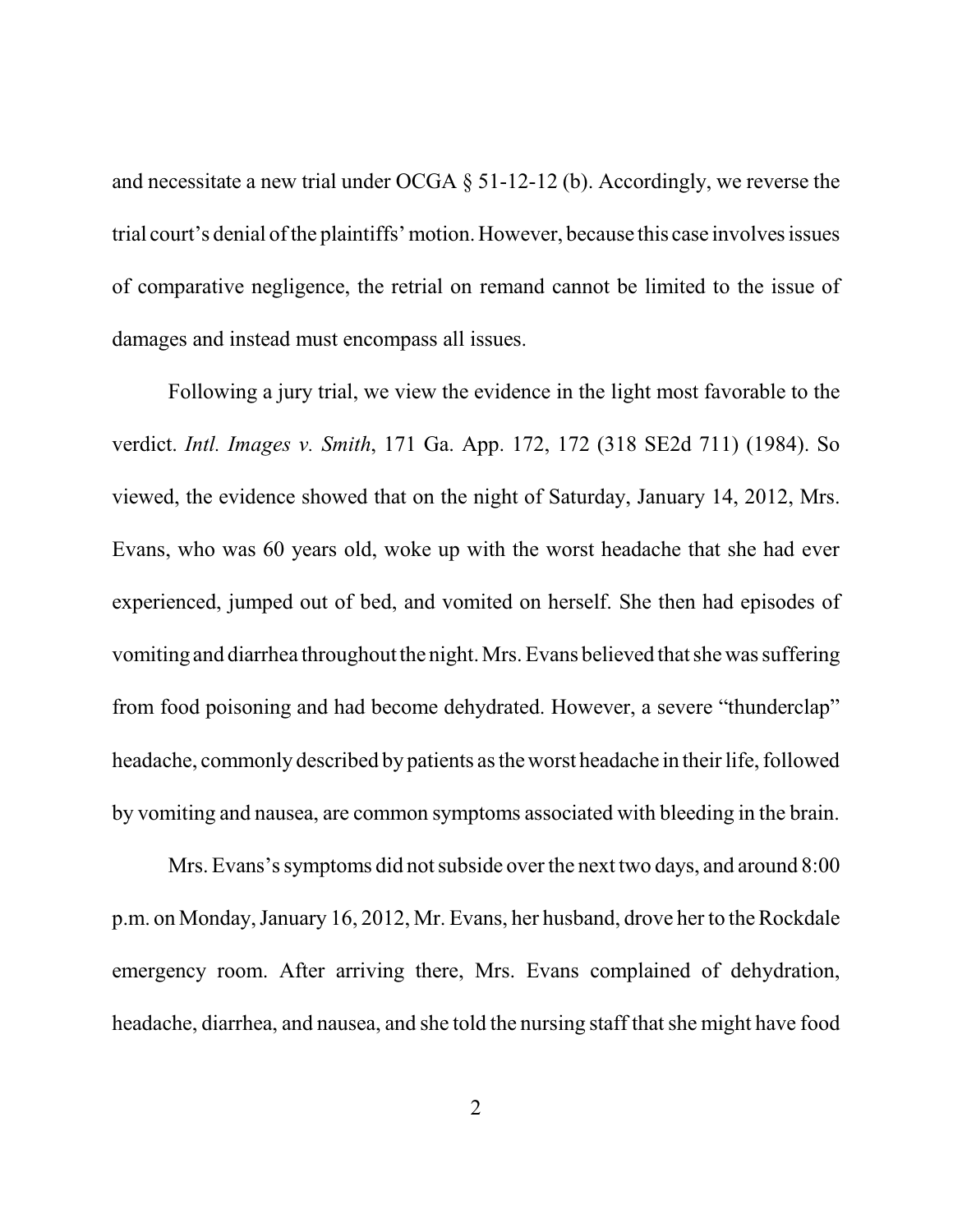poisoning from a local restaurant. The triage nurse failed to document Mrs. Evans's initial complaint of headache in the medical chart and chose the charting template on the computer for digestive system illnesses, which remained the template used by the nursing staff throughout Mrs. Evans's stay in the emergency room.

The triage nurse documented Mrs. Evans's initial blood pressure as 213/105, a blood pressure within the American Heart Association's guidelines for hypertensive crisis. All of the blood pressure readings subsequently taken by the emergency room nursing staff reflected that Mrs. Evans had a continued systolic blood pressure of over 200, which is "extremely high" and also can be a sign of bleeding in the brain. Additionally, Mrs. Evans requested medication for a severe throbbing headache, which she described as an 8 out of 10 on the hospital pain scale. Despite her complaint of a severe headache and high blood pressure, the nursing staff did not ask Mrs. Evans focused questions about her headache and thus did not learn from her and document in themedical chart that her initial onset of symptoms had involved her waking up with the most severe headache of her life.

Mrs. Evans was diagnosed with high blood pressure, nausea, and vomiting, with no specific cause identified. The emergency room physician told Mrs. Evans that he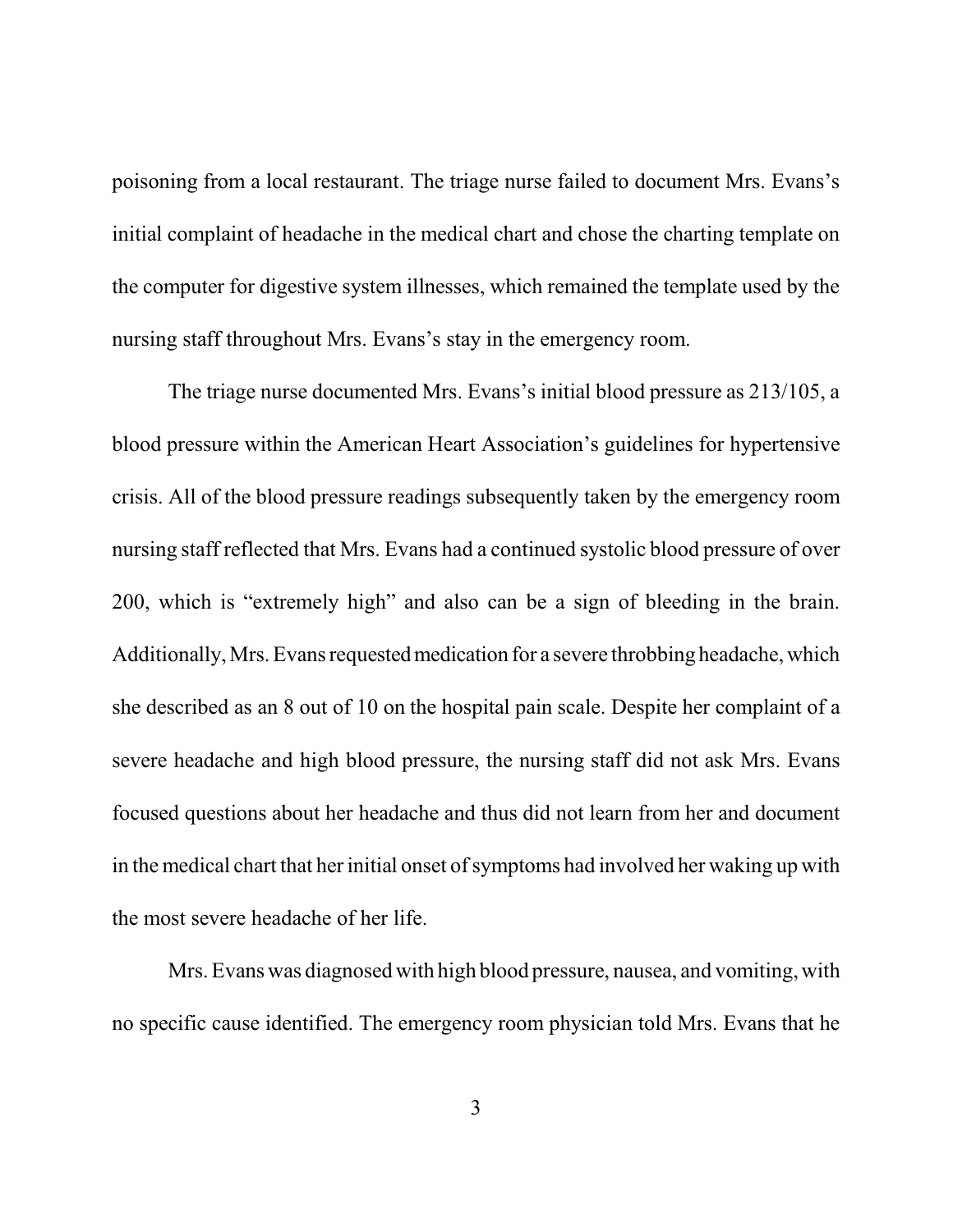was concerned about her high blood pressure and that she needed to see her primary care physician that week. Mrs. Evans was discharged from the emergency room in the early morning hours of January 17, 2012, and was instructed to return if her condition worsened.

After Mrs. Evans was discharged, Mr. Evans called a local primary care practice and made Mrs. Evans an appointment for the following Monday, the first available appointment. Mrs. Evans's severe headache and vomiting returned after she was discharged, and she continued to have those symptoms throughout the week. She fell several times during the week and had to crawl back to bed on at least one occasion. On January 22, 2012, Mr. Evans called 911 after Mrs. Evans began moving her mouth unnaturally while eating and was unable to get up from the couch.

Mrs. Evans was transported by ambulance to the Rockdale emergency room, where a CT scan showed a blood clot in her brain. She was transferred to Emory Hospital, and further testing revealed that she had suffered several strokes as a result of a ruptured brain aneurysm. Mrs. Evans underwent multiple surgeries and spent months in the hospital and a rehabilitation facility. She is permanently and totally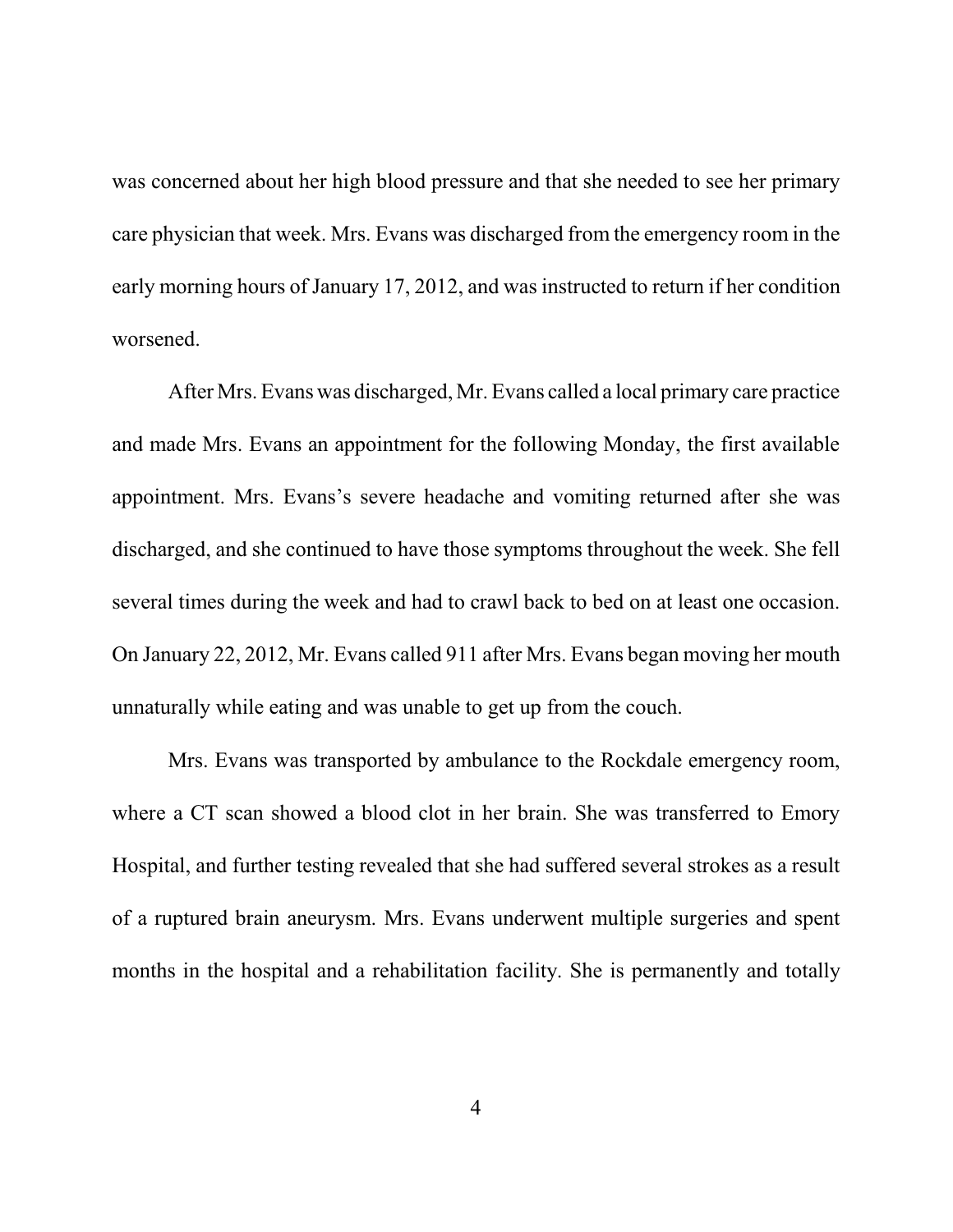disabled, is incontinent, requires a feeding tube, cannot speak, has severe cognitive and other impairments, has a seizure disorder, and requires 24-hour care.

In August 2013, Mr. Evans, individually and as guardian of Mrs. Evans, sued Rockdale for medical malpractice and loss of consortium. <sup>1</sup> During the trial, the parties disputed whether Mrs. Evans suffered from a ruptured brain aneurysm when she presented at the emergency room on January 16, 2012, whether a diagnosis of a ruptured aneurysm on that date would have led to a better outcome, and whether the Rockdale emergency room nurses violated the standard of care. Rockdale also argued that Mrs. Evans's fault exceeded that of Rockdale because, among other things, she had not obtained treatment for her longstanding, uncontrolled hypertension despite being aware of that condition.

As to damages, the plaintiffs presented medical billing records reflecting that Mrs. Evans's total past medical expenses were \$1,196,288.97, as well as testimony regarding the procedures and rehabilitation that she had to undergo after the ruptured aneurysm up to the point of trial. The plaintiffs also presented evidence of future

 $1$ . The plaintiffs also sued the physician who saw Mrs. Evans during her initial visit to the Rockdale emergency room and the physician's employer, but the emergency room physician and his employer obtained defense verdicts and are not involved in this appeal.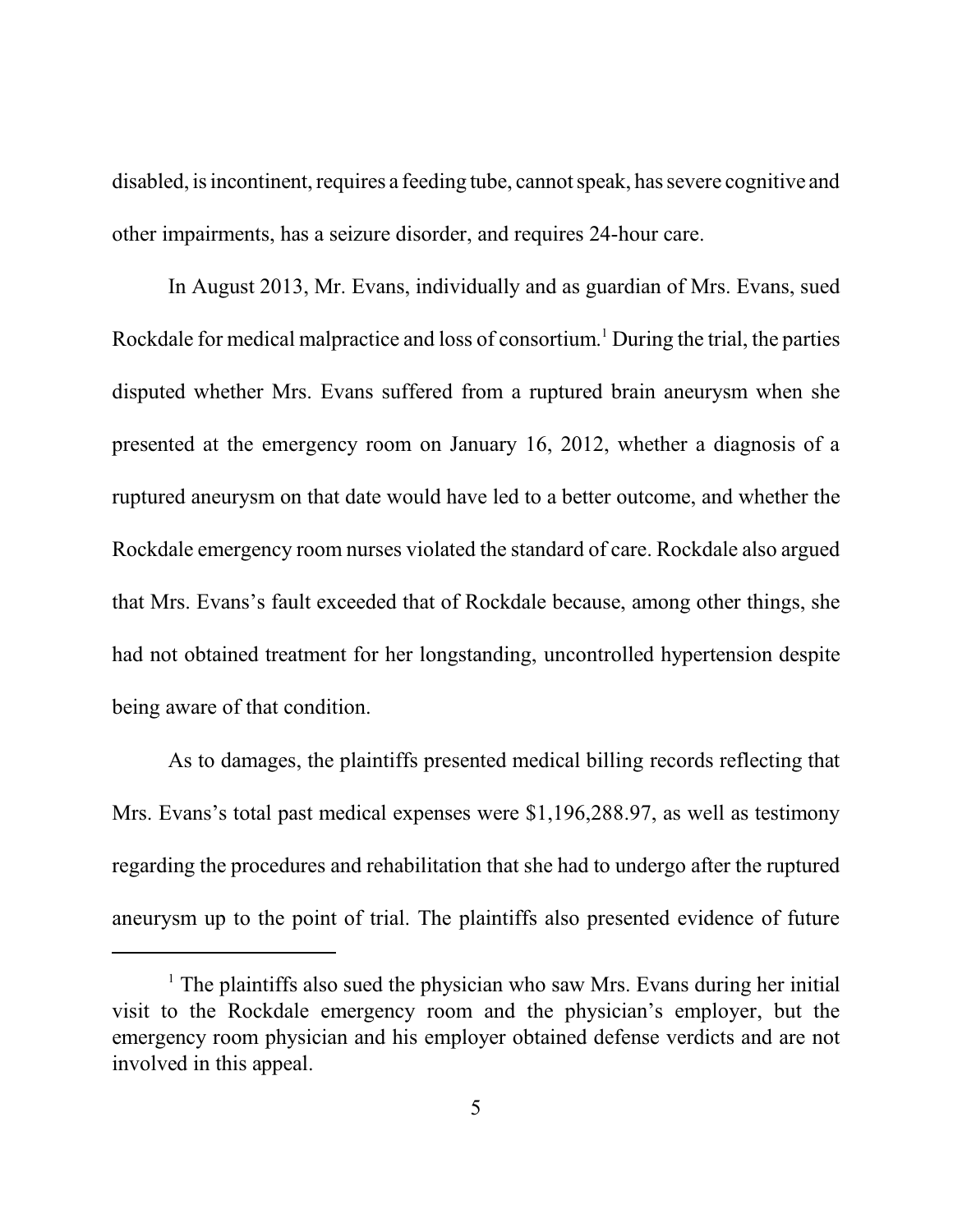medical expenses, past and future lost wages, and of Mrs. Evans's current impaired condition requiring 24-hour care. Mr. Evans and a certified nurse's aide testified to the care that had to be provided to Mrs. Evans, and the jury was shown a day-in-the-life video reflecting the care provided by Mr. Evans and the nurse's aide.

Rockdale did not contest that Mrs. Evans was catastrophically injured and did not address the issue of damages during closing argument. During the crossexamination of the plaintiffs' damages experts who opined on Mrs. Evans's lost wages and future medical expenses, Rockdale did challenge the experts' credibility and the extent of the damages sought for future medical expenses.

Following its deliberations, the jury returned its verdict on a special verdict form. In Section 1 of the verdict form, the jury awarded Mrs. Evans the amount she had requested in damages for past medical expenses (\$1,196,288.97), but awarded her zero damages for future medical expenses, zero damages for past and future lost wages, and zero damages for past and future pain and suffering. The jury awarded Mr. Evans \$67,555 in damages for loss of consortium. In Section 2 of the verdict form, the jury apportioned fault among the parties, finding that Rockdale was 51 percent at fault and that Mrs. Evans was 49 percent at fault. The trial court reduced the amount of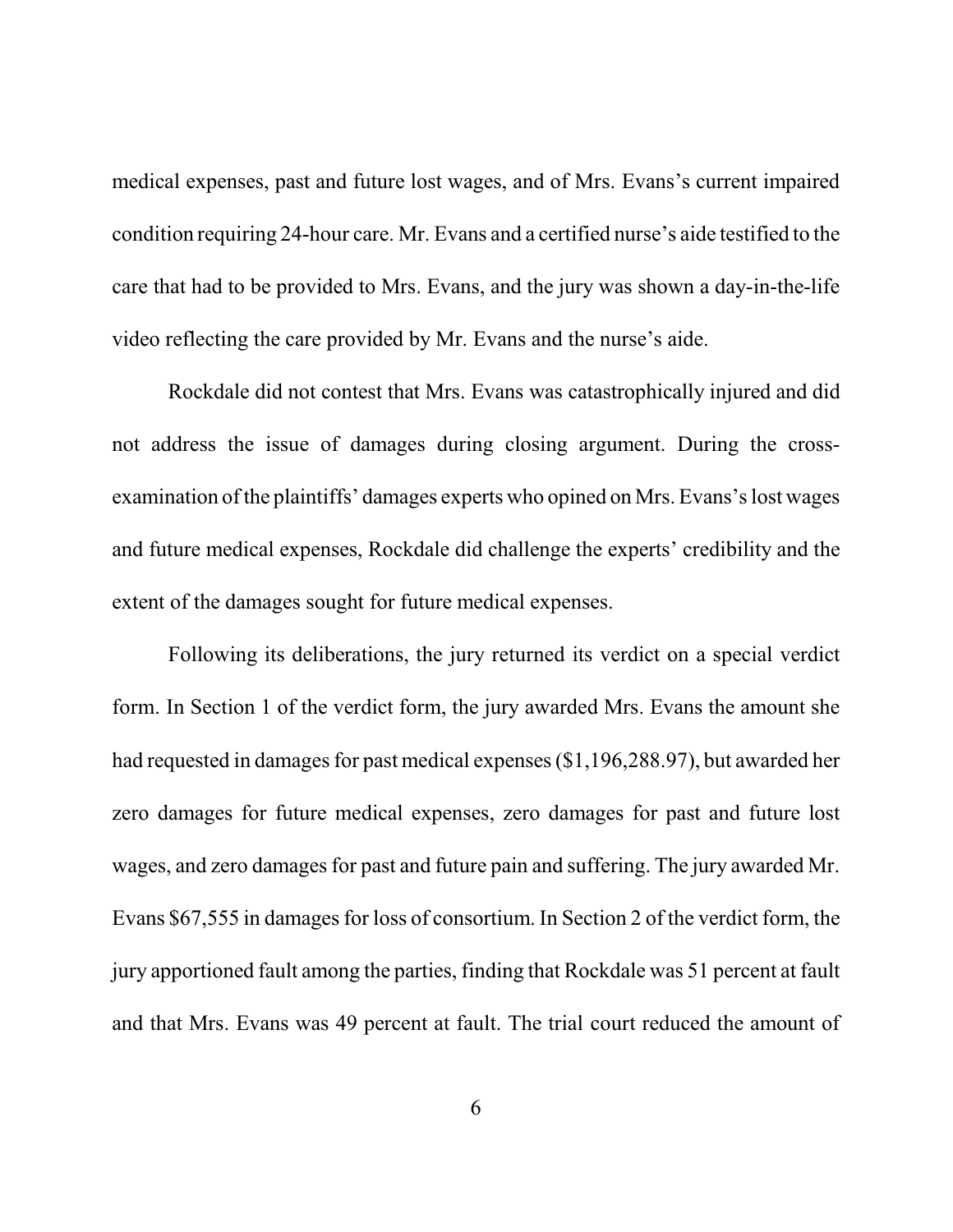damages awarded by the jury in proportion to the percentages of fault and entered judgment in favor of the plaintiffs and against Rockdale in the amount of \$586,191.60 for past medical expenses and \$33,101.95 for loss of consortium.

The plaintiffs filed a motion for additur or for a new trial on the ground that the jury's award of damages against Rockdale was so clearly inadequate as to be inconsistent with the preponderance of the evidence. The plaintiffs contended that any new trial ordered by the trial court should be limited to the issue of damages. Rockdale opposed the motion, contending that the jury's damages award should not be disturbed and that any retrial could not be limited to the issue of damages because the case involved comparative negligence. Following a hearing, the trial court denied the plaintiffs' motion for additur or a new trial on damages, resulting in this appeal.

At the outset, we note that the plaintiffs' motion seeking a new trial as a result of inadequate damages is governed by OCGA § 51-12-12, which provides in part:

(a) The question of damages is ordinarily one for the jury; and the court should not interfere with the jury's verdict unless the damages awarded by the jury are clearly so inadequate or so excessive as to be inconsistent with the preponderance of the evidence in the case.

(b) If the jury's award of damages is clearly so inadequate or so excessive as to any party as to be inconsistent with the preponderance of the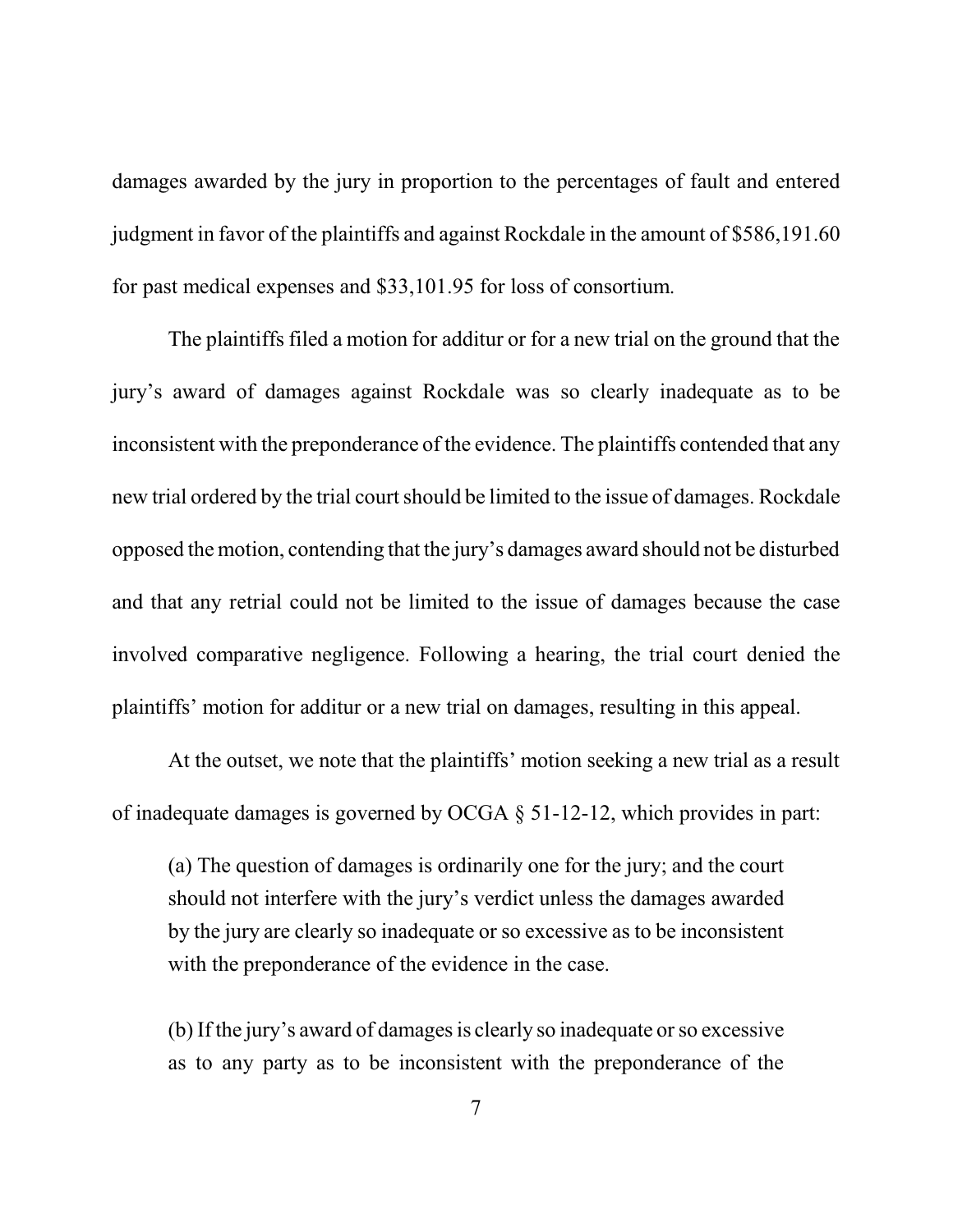evidence, the trial court may order a new trial as to damages only, as to any or all parties, or may condition the grant of such a new trial upon any party's refusal to accept an amount determined by the trial court.

As the Supreme Court of Georgia has explained,

the focus of OCGA  $\S$  51-12-12, under which the award is being reviewed, is to allow the trial court to interfere with a jury verdict in two opposite situations – where the award is so inadequate or so excessive as to be contrary to the preponderance of the evidence. . . . Moreover, an excessive or inadequate verdict is a mistake of fact rather than of law and addresses itself to the discretion of the trial judge who, like the jury, saw the witnesses and heard the testimony. In fact, the trial court's approval of the verdict creates a presumption of correctness which is not to be disturbed absent compelling evidence.

(Citations, punctuation, and emphasis omitted.) *Moody v. Dykes*, 269 Ga. 217, 221 (6) (496 SE2d 907) (1998). Nevertheless, our SupremeCourt has held that appellate courts are empowered to set aside a jury's damages award under OCGA § 51-12-12, see id., and an award that is so inadequate or excessive "asto shock the conscience" is subject to reversal on appeal. (Citation and punctuation omitted.) *Lindsey v. Turner*, 279 Ga. App. 595, 596 (1) (631 SE2d 789) (2006).

The burden on an appellant seeking reversal of the trial court is not an impossible one. See *Moore v. TCI Cablevision of Ga.*, 235 Ga. App. 796, 799 (2) (510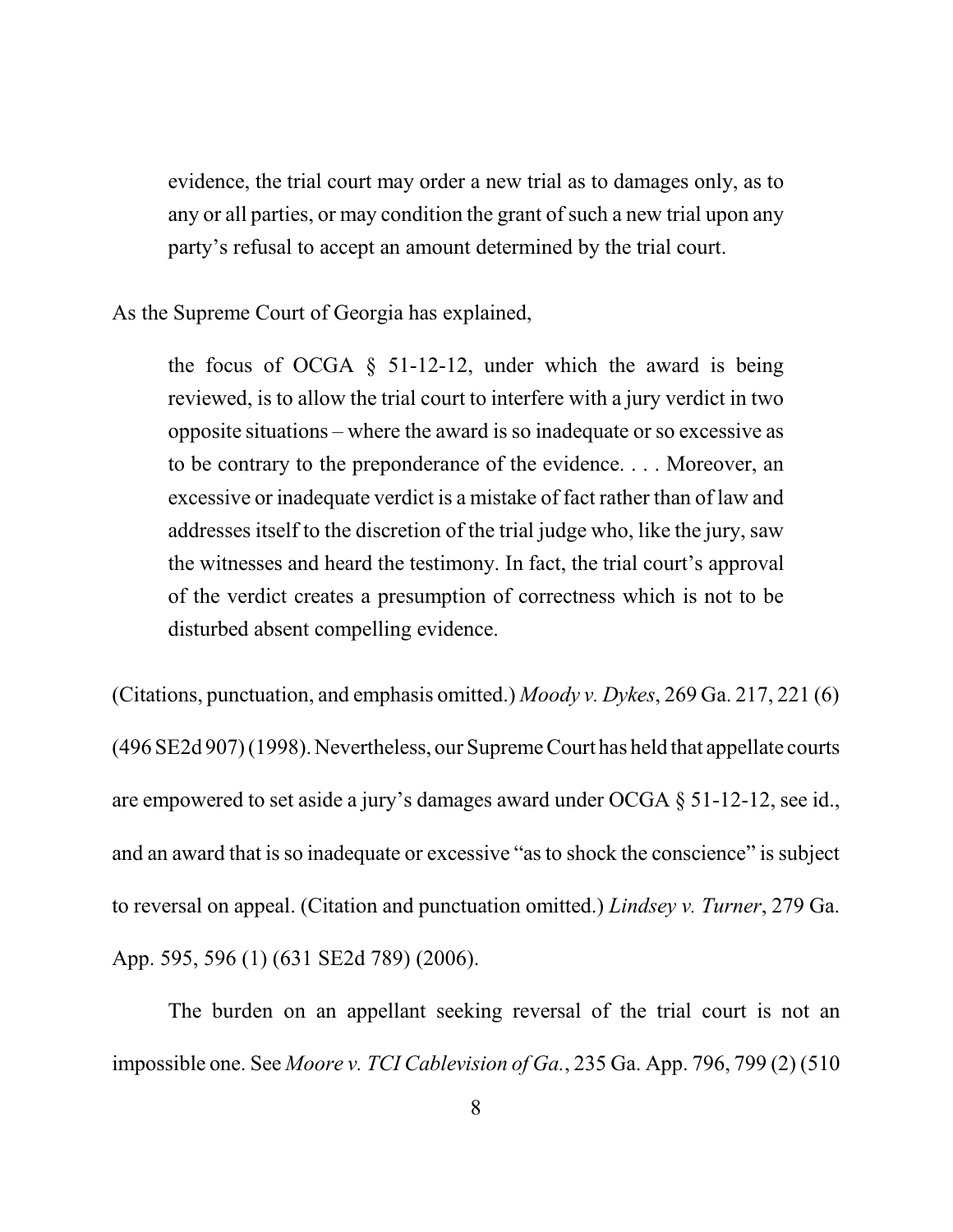SE2d 96) (1998) (trial court abused its discretion in denying motion for new trial, where jury found defendant liable but awarded zero damages to the plaintiff, and the undisputed evidence showed that the plaintiff was seriously injured in a car collision). Indeed, even under the prior statute addressing inadequate damages, which required that the award be so small "as to justify the inference of gross mistake or undue bias," see Ga. Code 1933  $\S$  105-2015,<sup>2</sup> Georgia appellate courts reversed trial courts and remanded for new trials where the uncontroverted evidence reflected that the jury's award of damages was grossly inadequate. See, e.g., *Anglin v. City of Columbus*, 128 Ga. 469, 472-473 (57 SE 780) (1907); *Carter v. Reese*, 150 Ga. App. 494, 495-496 (2) (258 SE2d 165) (1979); *Brewer v. Gittings*, 102 Ga. App. 367, 370-371 (1) (116 SE2d 500) (1960); *Koon v. Atlantic Coast Line R. Co.*, 90 Ga. App. 877, 878-879 (1) (84 SE2d 703) (1954); *Travers v. Macon R. & Light Co.*, 19 Ga. App. 15, 15-16 (90 SE2d 732) (1916). Mindful of the statutory framework and precedent, we turn to the plaintiffs specific arguments on appeal.

<sup>&</sup>lt;sup>2</sup> Like the present version of the statute, the prior version afforded trial court's discretion in determining whether a jury's damages award was inadequate. See *Savannah, Florida & Weatern Ry. v. Harper*, 70 Ga. 119, 123 (1883) (noting that decision whether to grant a new trial because of excessive or inadequate damages "was a matter in the sound discretion of the [trial] court").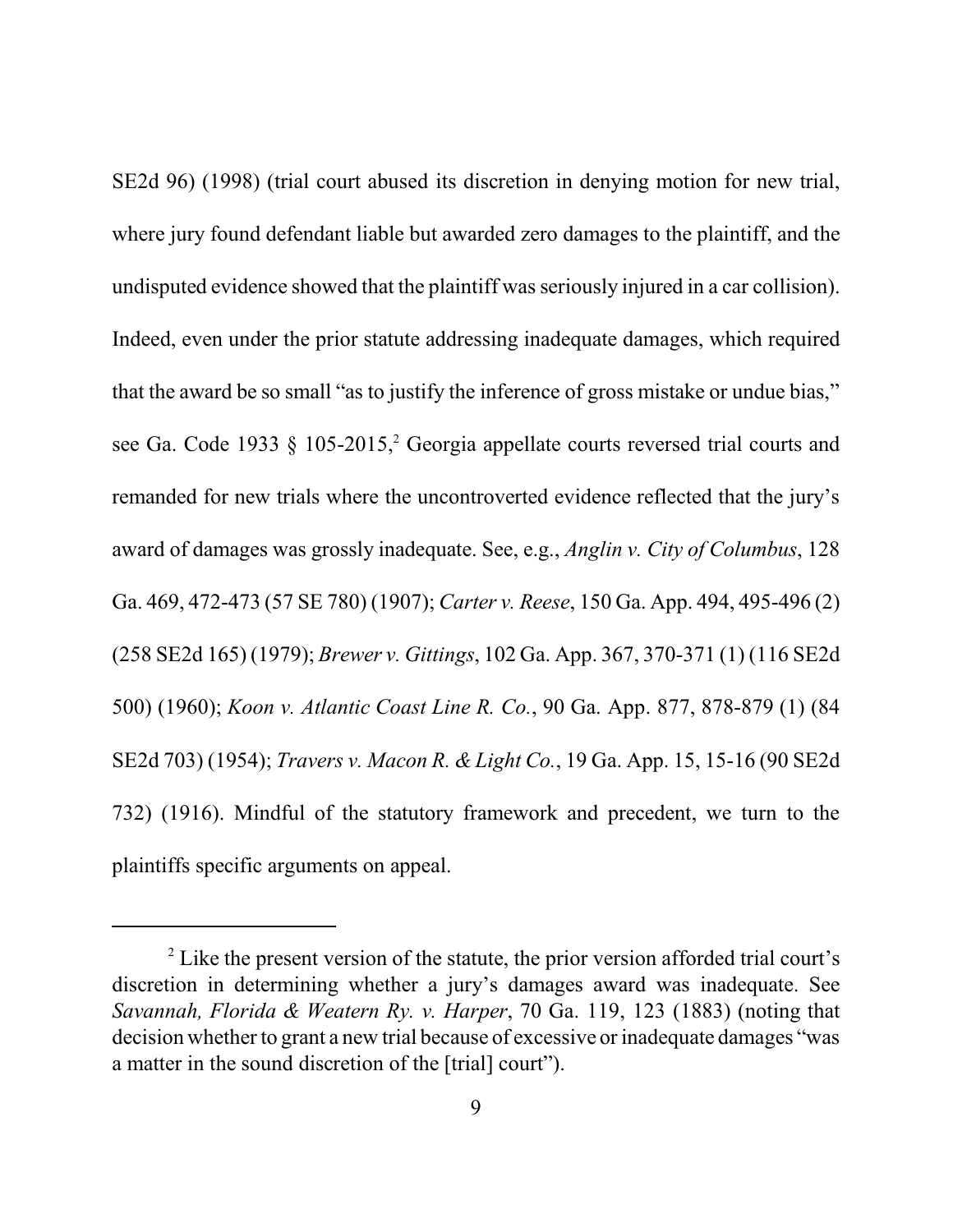1. Mrs. Evans, through her husband as guardian, argues that the jury's award of zero damages for past pain and suffering rendered the damages on her medical malpractice claim so clearly inadequate under a preponderance of the evidence as to shock the conscience and require a new trial. We agree.

"The assessment of a monetary value for pain and suffering is a matter for the enlightened conscience of the jury," *Turpin v. Worley*, 206 Ga. App. 341, 343 (1) (425 SE2d 895) (1992), and the jury may consider

[i]nterferencewith normalliving, interferencewith enjoyment of life, loss of capacity to labor and earn money, impairment of bodily health and vigor, the fear of extent of injury, shock of impact, actual pain and suffering, past and future, mental anguish, past and future, [and the extent to which the plaintiff] must limit activities.

*Food Lion v. Williams*, 219 Ga. App. 352, 355 (3) (464 SE2d 913) (1995). Notably, however, "[t]he law infers bodily pain and suffering from personal injury." (Citations and punctuation omitted.) *Cochran v. Lynch*, 126 Ga. App. 866, 868 (2) (192 SE2d 165) (1972). See *Reiss v. Howard Johnson's, Inc.*, 121 Ga. App. 119, 119 (1) (173 SE2d 95) (1970). Moreover, once the jury determines that the plaintiff is entitled to recover from a defendant for a negligent act, the plaintiff is "entitled to recover damages commensurate with the injury sustained by her." *Slaughter v. Atlanta*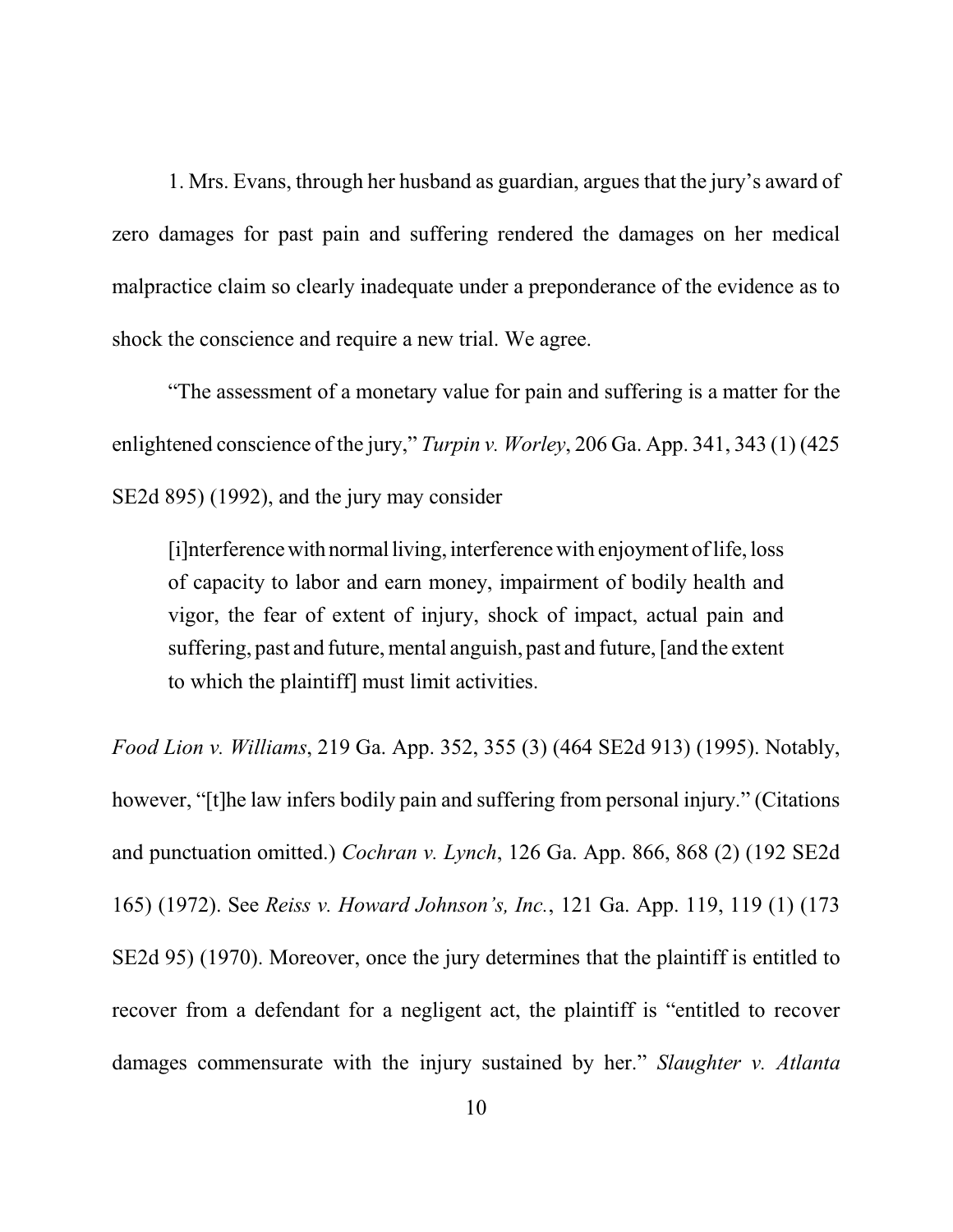*Coca-Cola Bottling Co.*, 48 Ga. App. 327, 327 (172 SE 723) (1934). Thus, Georgia courts have reversed damages awards where the jury's award of damages for pain and suffering was small and grossly disproportionate to the undisputedly severe injury sustained by the plaintiff. See, e.g., *Anglin*, 128 Ga. at 472 (denial of new trial was error because "the amount fixed by the jury was so small and disproportionate to the pain and suffering endured from the injury as to justify the inference of gross mistake or undue bias"); *Slaughter*, 48 Ga. App. at 327-328 ("The amount of \$1 fixed by the jury could not be considered as sufficient compensation for whatever pain and suffering the plaintiff may have endured."); *McLendon v. Floyd*, 59 Ga. App. 506, 506- 507 (1939) (award of \$300 in past medical costs was inadequate, requiring a new trial, where it was undisputed that the plaintiff also suffered pain and suffering and other damages). Compare *Turpin*, 206 Ga. App. at 341, 342-343 (1) (upholding jury award of \$100 for pain and suffering, where plaintiff's primary complaint was headaches, and plaintiff's experts conceded that "there is no test that can be performed to detect these headaches," that the pain from headaches is "totally subjective," and that "it is extremely difficult to evaluate and prove a 'malingerer situation with headaches'").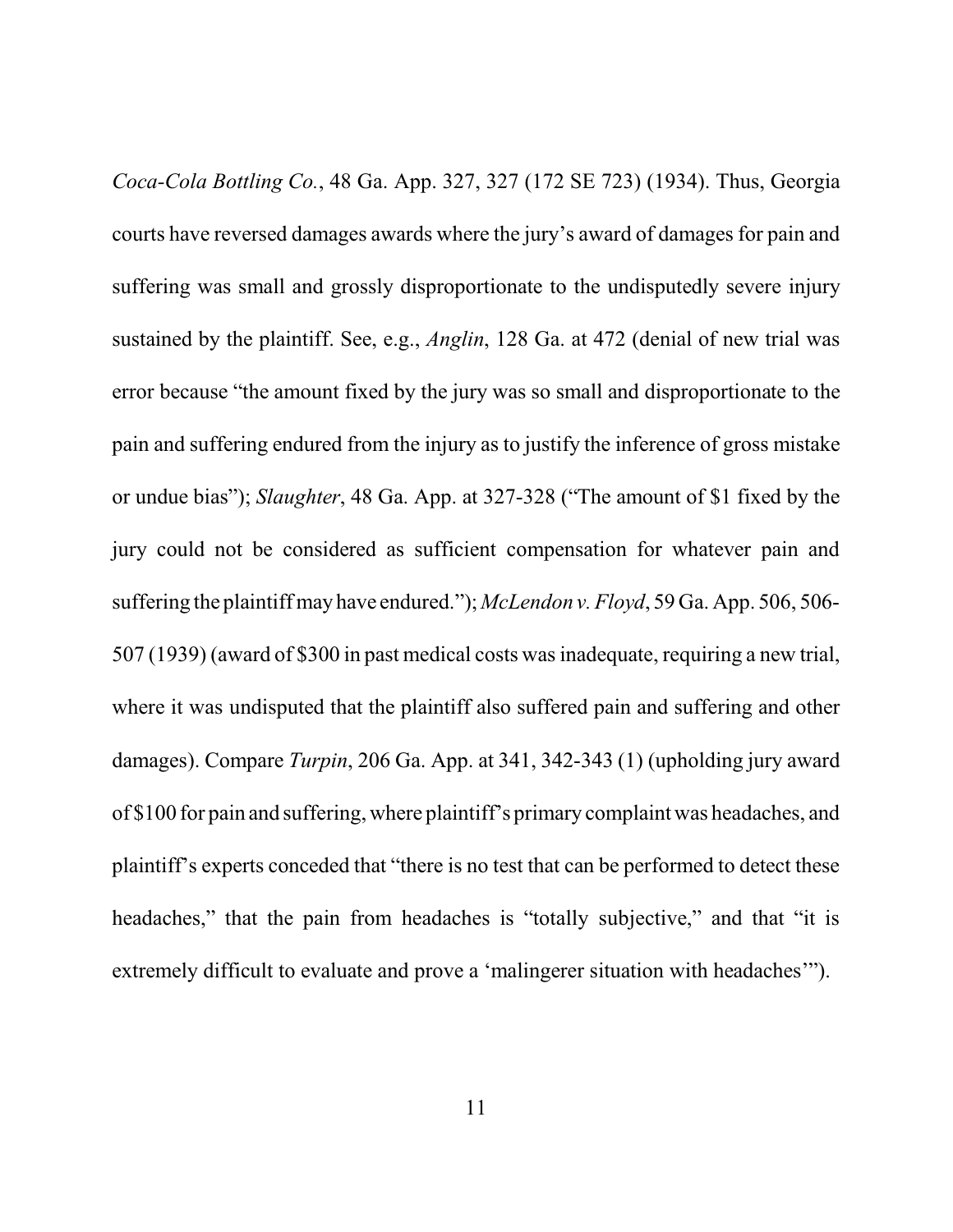Furthermore, we have held that the jury's award of damages was small and grossly inadequate so as to necessitate a new trial, where the jury awarded special damages for the severely injured party's medical expenses, but virtually no damages for the pain and suffering undisputedly sustained by the plaintiff as a result of the injury. See *Cothern v. Haygood*, 147 Ga. App. 200, 200 (248 SE2d 231) (1978) (reversing trial court and remanding for new trial in case where child was injured in motorcycle accident and suffered "permanent impairment," and the jury awarded medical expenses but only \$1 for the child's pain and suffering); *Brewer v. Gittings*, 102 Ga. App. 367, 369-371 (1) (116 SE2d 500) (1960) (trial court should have granted new trial, where jury found defendant liable for serious skull and other injuries to child and awarded medical costs, but awarded only \$10 for the child's pain and suffering). Similarly, in other jurisdictions,

[v]erdicts awarding medical damages without a simultaneous award for damages for pain and suffering have been overturned, where a proper claim had been made, and at least a substantial physical injury, the existence of objective symptoms, or indisputable evidence that the plaintiff suffered at least some pain was shown.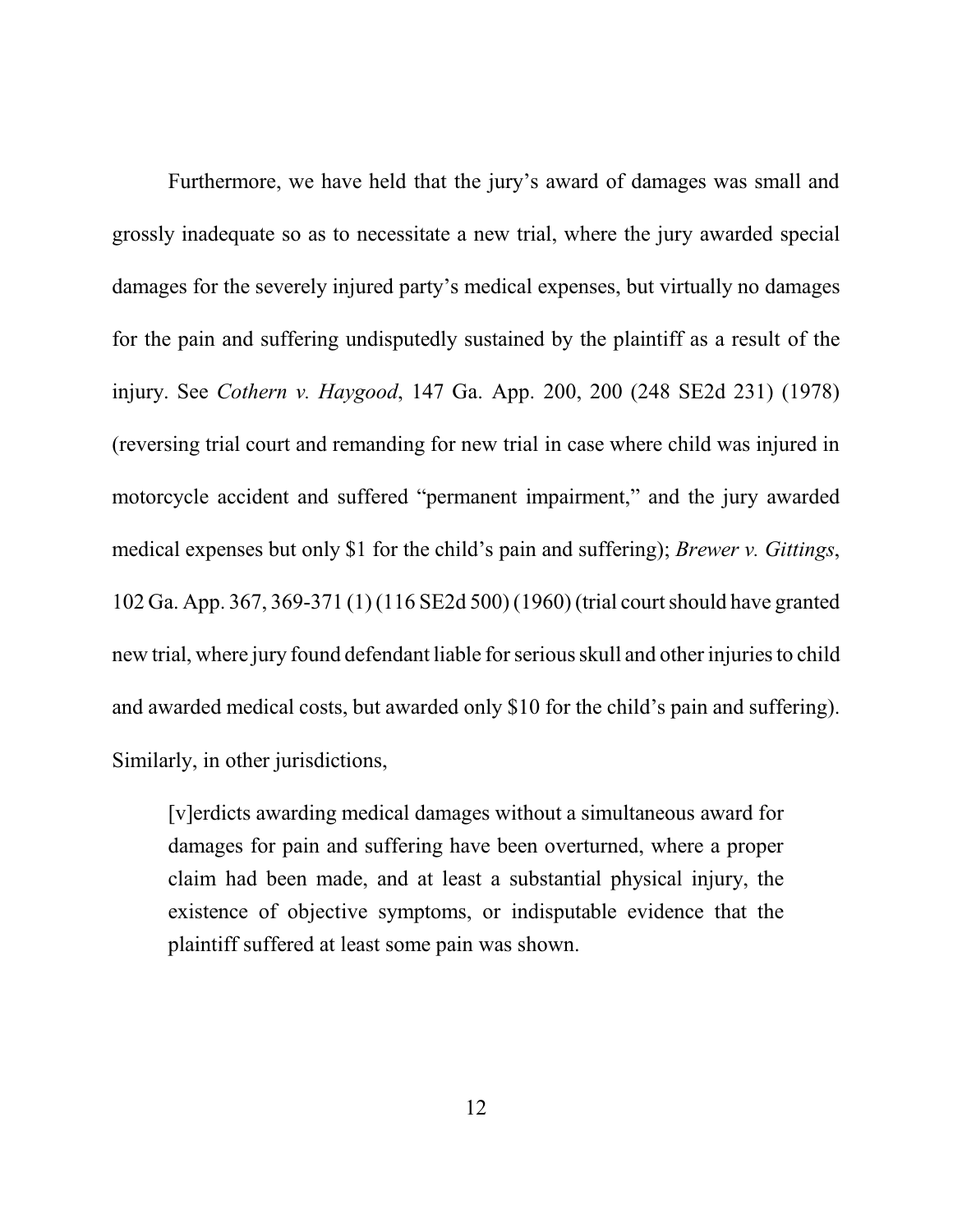22 AmJur2d Damages  $\S 215$  (November 2017 update) (citing cases).<sup>3</sup> As one court has explained, where "the evidence is undisputed or substantially undisputed that a plaintiff has experienced and will experience pain and suffering as a result of an accident, a zero award for pain and suffering is inadequate as a matter of law." (Citation and punctuation omitted). *Ellender v. Bricker*, 967 So2d 1088, 1093 (IV) (Fla. Dist. Ct. App. 2007). That is the situation here.

The jury awarded Mrs. Evans 100 percent of her past medical expenses, and the undisputed evidence from Mr. Evans, other witnesses, and Mrs. Evans's medical records introduced without objection reflected that she underwent multiple surgical

<sup>3</sup> See, e.g., *Ledbetter v. Todd*, 418 So2d 1116, 1117 (Fla. Dist. Ct. App. 1982) (once jury concluded that physician's malpractice causally contributed to plaintiff's arm injury, the jury's award of compensatory damages but no damages for pain and suffering could not be sustained because the surgeries underwent by plaintiff "must have caused some amount of pain and suffering [that the plaintiff] would not otherwise have experienced"); *Griffin v. Bethard*, 398 So2d 639, 643 (La. Ct. App. 1981) ("A jury cannot award special damages for personal injuries incurred in an accident and refuse to award any amount for general damages for injuries that present objective symptoms."); *Witt v. Martin*, 672 P2d 312, 317 (V) (Okla. Ct. App. 1983) (reversed and remanded for new trial, where "[t]he effect of the verdict was to award significant medical expenses and award nothing for any pain or other injury related detriment"); *Hammond v. Rimmer's Estate*, 643 SW2d 222, 224 (Tex. App. 1982) (jury's answer of "none" as to the amount of damages due for future pain and mental anguish was unsupported by evidence, where jury awarded medical expenses and other special damages, and evidence undisputedly showed that plaintiff was hospitalized for 29 days and had suffered neurological damage).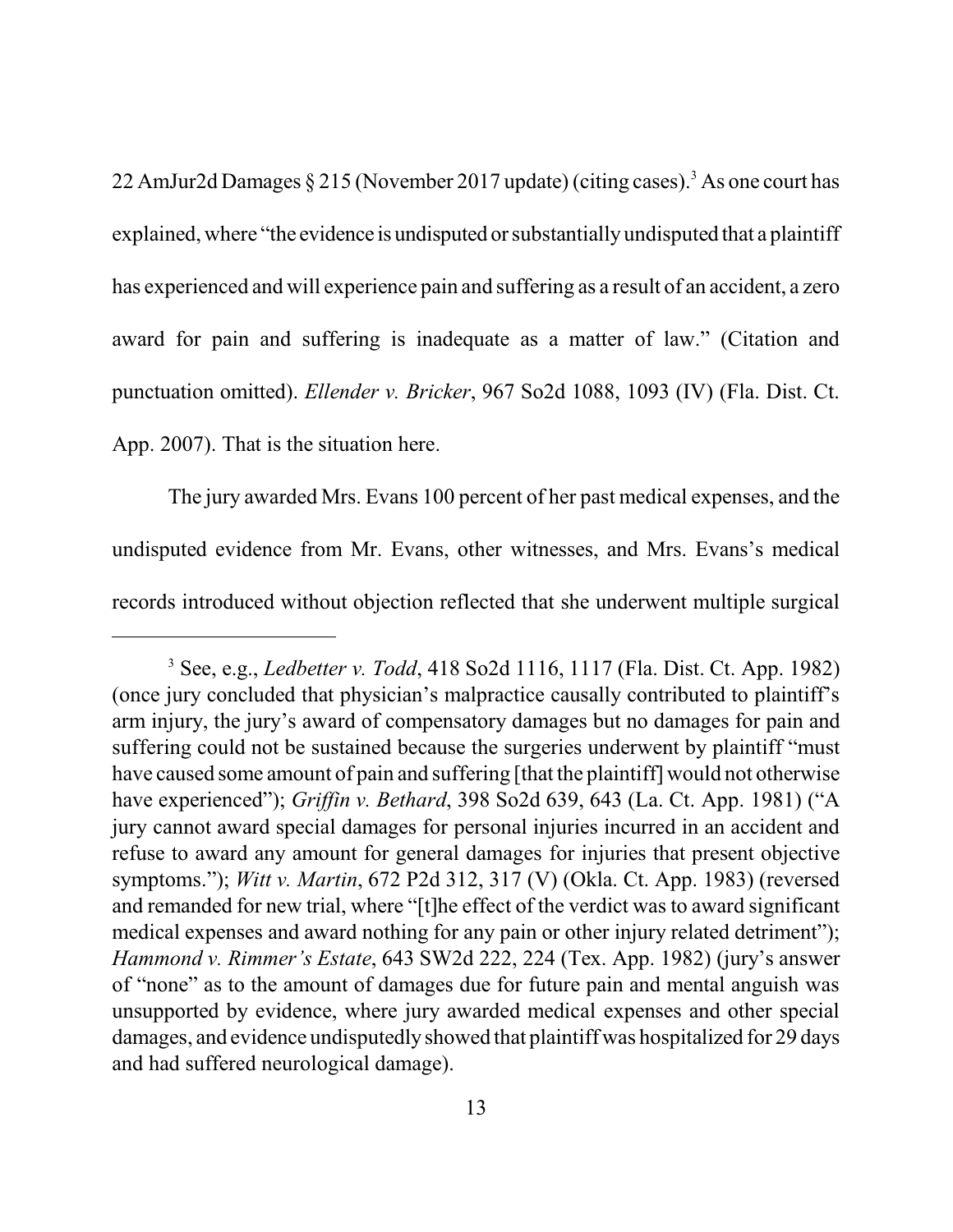procedures and spent months in the hospital and a rehabilitation facility. The undisputed testimony from Mr. Evans, Mrs. Evans's certified nurse's aide, other witnesses, and the day-in-the-life video shown to the jury further demonstrated that Mrs. Evans is permanently and completely disabled, cannot speak, is incontinent, requires a feeding tube, has a seizure disorder, has severe cognitive and other impairments, and requires 24-hour care. Rockdale did not contest at trial Mrs. Evans's past medical expenses, the fact that she had undergone multiple surgical procedures and a long period of hospitalization, or that she now was so severely impaired that she requires 24-hour care; instead, Rockdale focused its closing argument solely on issues of negligence and causation. Moreover, Rockdale's own expert neurologist testified that Mrs. Evans had suffered multiple strokes and had been severely brain damaged, and Rockdale conceded at trial that Mrs. Evans had experienced a "catastrophic" injury and suffered a "devastating" loss and that patients with ruptured aneurysms "either die or they don't do well." Given this record, the jury's award of zero damages for Mrs. Evans's past pain and suffering, the same time period for which it awarded Mrs. Evans her past medical expenses, was so clearly inadequate under a preponderance of the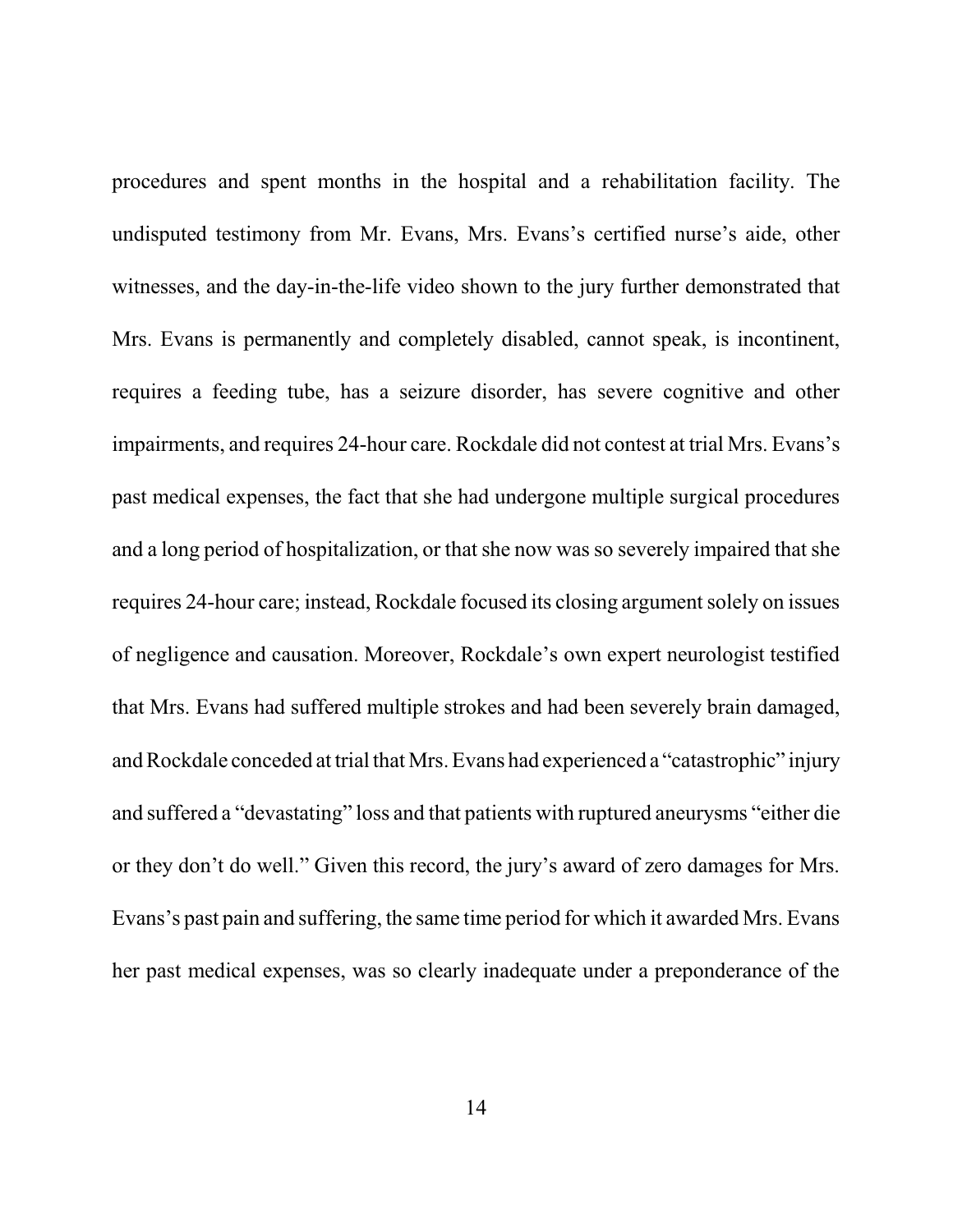evidence as to shock the conscience and necessitate a new trial. See *Cothern*, 147 Ga. App. at 200; *Brewer*, 102 Ga. App. at 368-369 (1).<sup>4</sup>

In arguing that the jury's damages award was not so clearly inadequate under a preponderance of the evidence as to shock the conscience, Rockdale cites two cases for the contention that a jury may award special damages for personal injuries, but no damages for pain and suffering: *Salvador v. Coppinger*, 198 Ga. App. 386, 387-388 (1) (a) (401 SE2d 590) (1991), and *Ray v. Stinson*, 172 Ga. App. 718, 719-720 (1) (B) (324 SE2d 506) (1984), aff'd on other grounds, 254 Ga. 375 (329 SE2d 502) (1985). Both cases, however, are distinguishable from the present case.

<sup>&</sup>lt;sup>4</sup> Rockdale notes that a jury may disregard expert opinion testimony, even if uncontradicted. See *Steward v. Med. Center of Central Ga.*, 239 Ga. App. 90, 91 (520 SE2d 747) (1999). However, the basic descriptions provided by multiple witnesses of Mrs. Evans's observable limitations and impairments, the 24-hour care she receives, and the historyof her procedures and hospitalizations following her ruptured aneurysm constituted factual rather than opinion testimony. See *Cochran v. Lynch*, 126 Ga. App. 866, 867 (2) (192 SE2d 165) (1972). And, "[t]he direct and positive testimony of an unimpeached [fact] witness which is not inherently improbable, incredible or unreasonable and which is not contradicted, cannot be arbitrarily disregarded by the trier of fact." *Nesbit v. Nesbit*, 241 Ga. 351, 352 (2) (245 SE2d 303) (1978)*.* See *Lankford v. Holton*, 187 Ga. 94, 102 (9) (200 SE 243) (1938); *Studebaker's of Savannah v. Tibbs*, 195 Ga. App. 142, 146 (3) (392 SE2d 908) (1990); *Cochran*, 126 Ga. App. at 867 (2).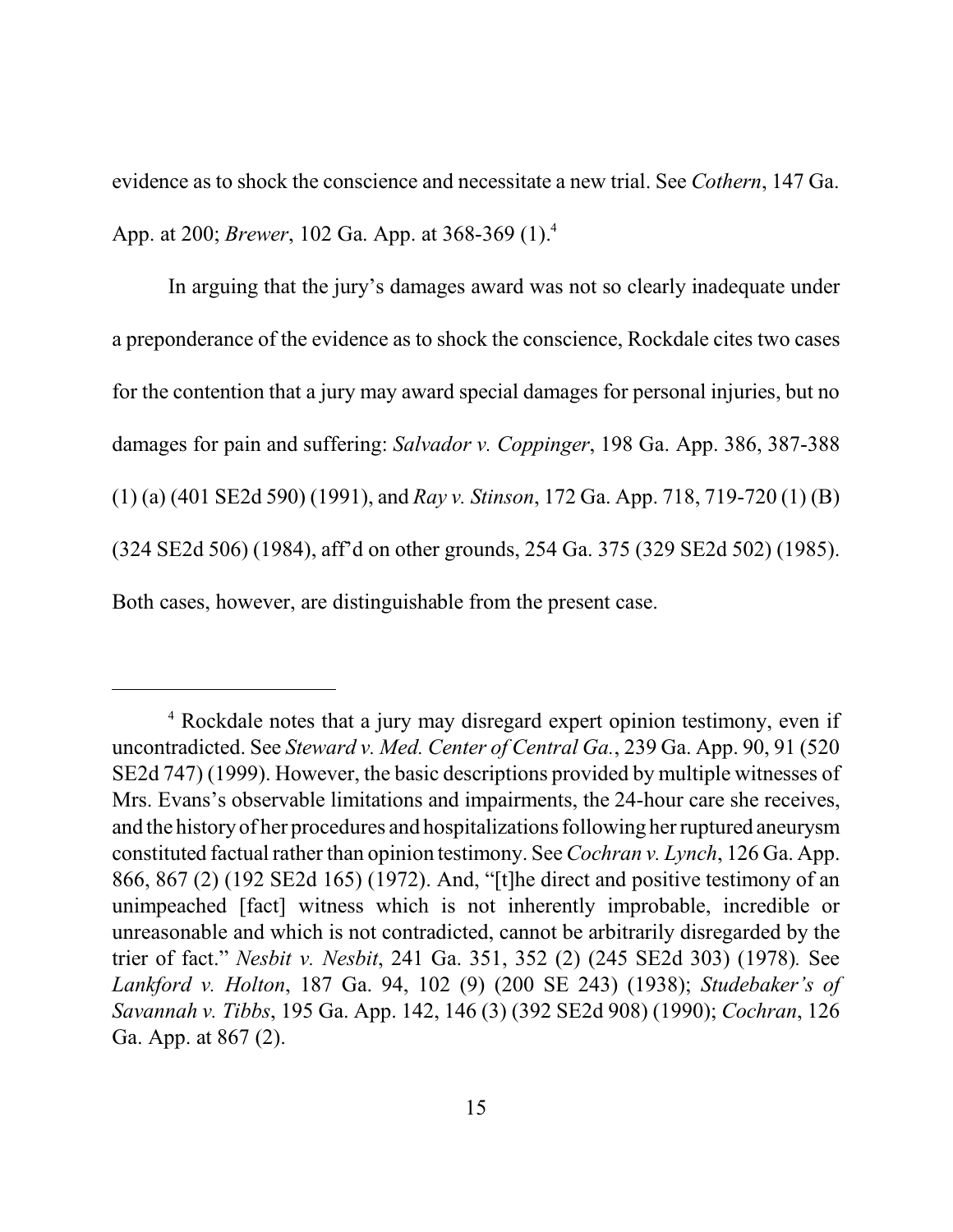In *Salvador*, the jury "awarded plaintiffs a total amount equal to the exact amount of the medical expenses requested and proved, but *left blank* the spaces provided for pain and suffering, lost wages, other expenses, and property damage." (Emphasis supplied.) *Salvador*, 198 Ga. App. at 386. Given that the jury had simply left the space blank for damages for pain and suffering, we declined to rule out the possibility that the jury had in fact intended some of the damages awarded to be for pain and suffering. Id. at 387 (1) (a). That possibility does not exist in the present case, however, given that the jury wrote in zero in the space on the verdict form for damages for pain and suffering.<sup>5</sup>

Similarly, in *Ray*, we noted that

even though the jury's verdict specifically showed that no amount for pain and suffering had been awarded to plaintiff, in light of the fact that the jury awarded to plaintiff an amount for special damages beyond that proven in the case, we are of the opinion that the jury verdict could have included in the minds of the jury some amount for pain and suffering.

<sup>5</sup> We also noted in *Salvador* that we did not have a "full transcript" available to consider on appeal, and thus we had to "assume that the trial court's conclusions in denying the motion for new trial on the inadequacy of the verdict were proper." *Salvador*, 198 Ga. App. at 388 (1) (a). But the full transcript is available for our review in this case.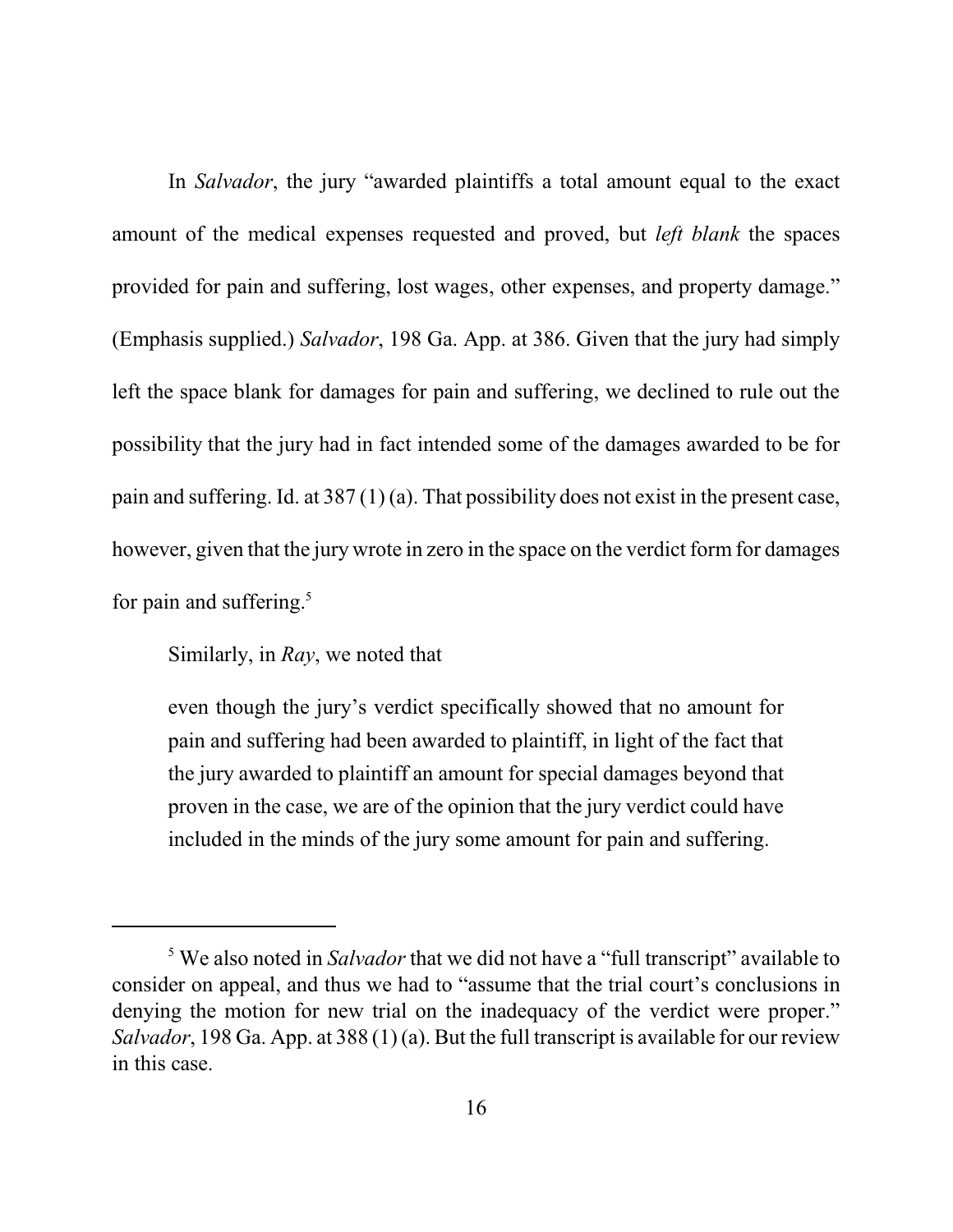(Punctuation omitted.) *Ray*, 172 Ga. App. at 719 (1) (B). Here, in contrast, the jury did not award Mrs. Evans "special damages beyond that proven in the case," and thus a portion of the special damages cannot be said to have included some amount for pain and suffering.

Additionally, both *Salvador* and *Ray* concluded that the jury may have decided to award special damages, but not to award damages for pain and suffering, in light of the plaintiff's comparative negligence. See *Salvador*, 198 Ga. App. at 388 (1) (a); *Ray*, 172 Ga. App. at 719 (1) (B). But *Salvador* and *Ray* predate Georgia's present apportionment statute, OCGA § 51-12-33, which was enacted in 2005 and supplanted Georgia's common law comparative negligence regime with a statutory system of "assigning responsibility for an injury to a plaintiff according to his 'fault' under subsections (a) and (g) of the apportionment statute."*Zaldivar v. Prickett*, 297 Ga. 589, 594 (1) (774 SE2d 688) (2015). OCGA § 51-12-33 provides in relevant part:

(a) Where an action is brought against one or more persons for injury to person or property and the plaintiff is to some degree responsible for the injury or damages claimed, the trier of fact, in its determination of the total amount of damages to be awarded, if any, shall determine the percentage of fault of the plaintiff and the judge shall reduce the amount of damages otherwise awarded to the plaintiff in proportion to his or her percentage of fault. . . .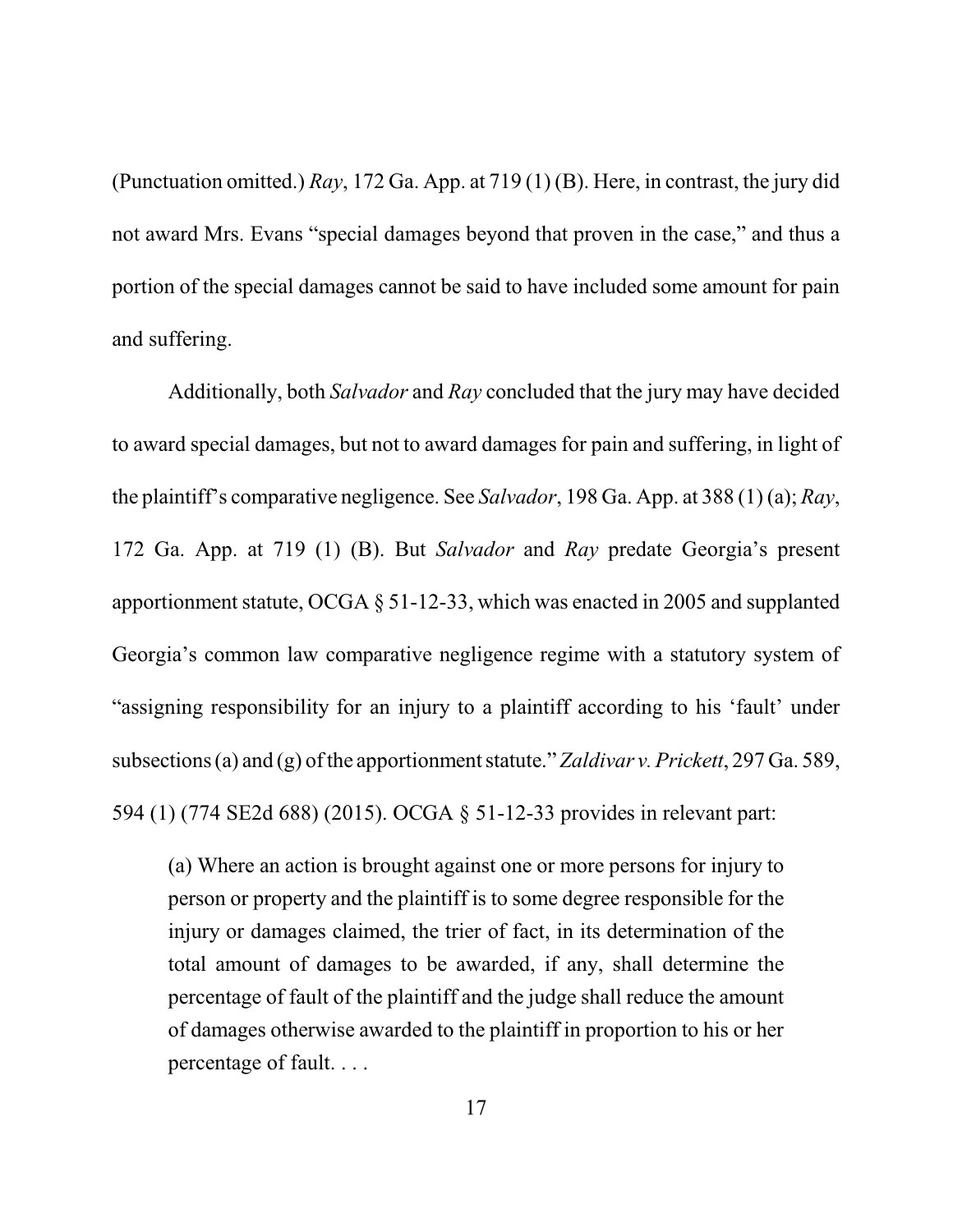(g) Notwithstanding the provisions of this Code section or any other provisions of law which might be construed to the contrary, the plaintiff shall not be entitled to receive any damages if the plaintiff is 50 percent or more responsible for the injury or damages claimed.

As our Supreme Court has explained, under the apportionment statute, "once liability has been established, the calculation of total damages sustained by the plaintiff is the first step, and the allocation of relative fault and award of damages according to that allocation is a distinct second step." *Martin v. Six Flags Over Georgia II*, 301 Ga. 323, 338-339 (III) (801 SE2d 24) (2017). Accordingly, unlike in *Salvador* and *Ray*, the jury in the present case was tasked with calculating the total damages owed to Mrs. Evans, including damages for past pain and suffering, as a distinct first step, separate and apart from any subsequent reduction in the total damages based on the percentage of Mrs. Evans's comparative fault, such as for her failure to seek treatment for her chronic hypertension.<sup>6</sup> See id. Rockdale's reliance on *Salvador* and *Ray* thus is misplaced.

<sup>6</sup> The instant case also is distinguishable from *Columbus Regional Healthcare System v. Henderson*, 282 Ga. 598 (652 SE2d 522) (2007), where the parents of a child who died of a cerebral hemorrhage sued the hospital to recover for medical malpractice and wrongful death. The jury awarded the plaintiffs damages for medical expenses and pain and suffering on their pre-death medical malpractice claim, but no damages on their wrongful death claim. Id. at 598-599. The trial court subsequently granted the plaintiffs' motion for additur under OCGA § 51-12-12 (b) based on the jury's award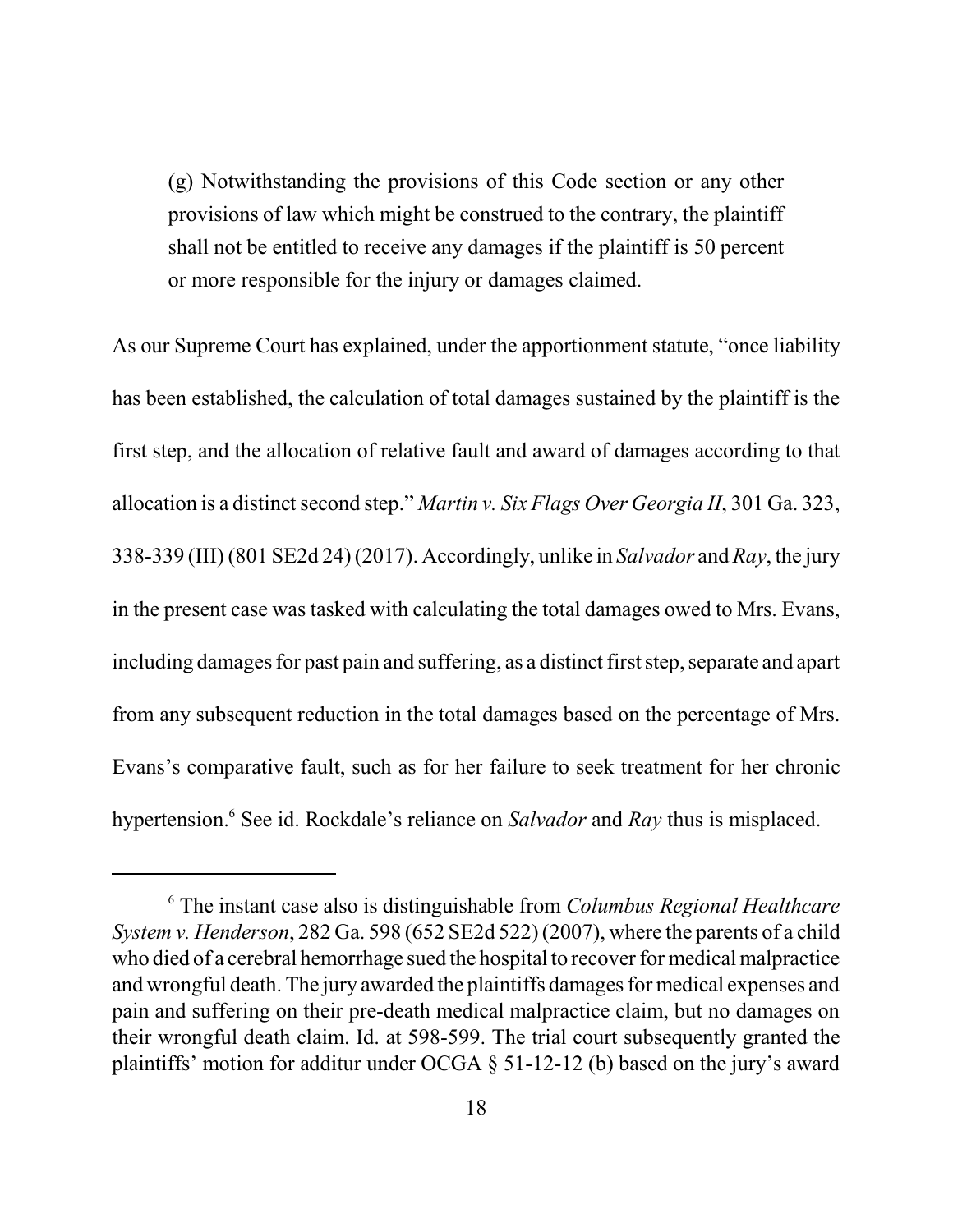Because the jury's award of zero damages for Mrs. Evans's past pain and suffering was so clearly inadequate under a preponderance of the evidence as to shock the conscience, a new trial is necessary, and the trial court abused its discretion in concluding otherwise. However, contrary to Mrs. Evans's argument, we conclude that the retrial cannot be limited solely to the issue of damages.

In cases like the present one involving issues of comparative negligence, the Georgia Supreme Court has held that review of the verdict is available under OCGA § 51-12-12, but if a new trial is ordered, it must encompass all issues and cannot be limited to damages. See *Head v. CSX Transp.*, 271 Ga. 670, 673 (4) (524 SE2d 215) (1999); *Robinson v. Star Gas of Hawkinsville*, 269 Ga. 102, 104-105 (2) (498 SE2d 524) (1998); *Bridges Farms v. Blue*, 267 Ga. 505, 505-506 (480 SE2d 598) (1997). While Mrs. Evans argues that a new trial limited to damages in comparative negligence

of no damages on the wrongful death claim. Id. at 599. The Georgia Supreme Court reversed, concluding that a jury's award of no damages on a claim "is not one reflecting 'inadequate' damages for which the trial court may use its power to add to the verdict under OCGA § 51-12-12 (b)." Id. at 600. See *Multimedia Technologies v. Wilding*, 262 Ga. App. 576, 578 (1) (586 SE2d 74) (2003) (award of zero damages on a claim is, in legal effect, a verdict in favor of the defendant on that claim). Here, the plaintiffs asserted two separate claims (medical malpractice and loss of consortium), but, in notable contrast to *Henderson*, the jury awarded some damages on *both* claims. *Henderson* therefore is inapposite.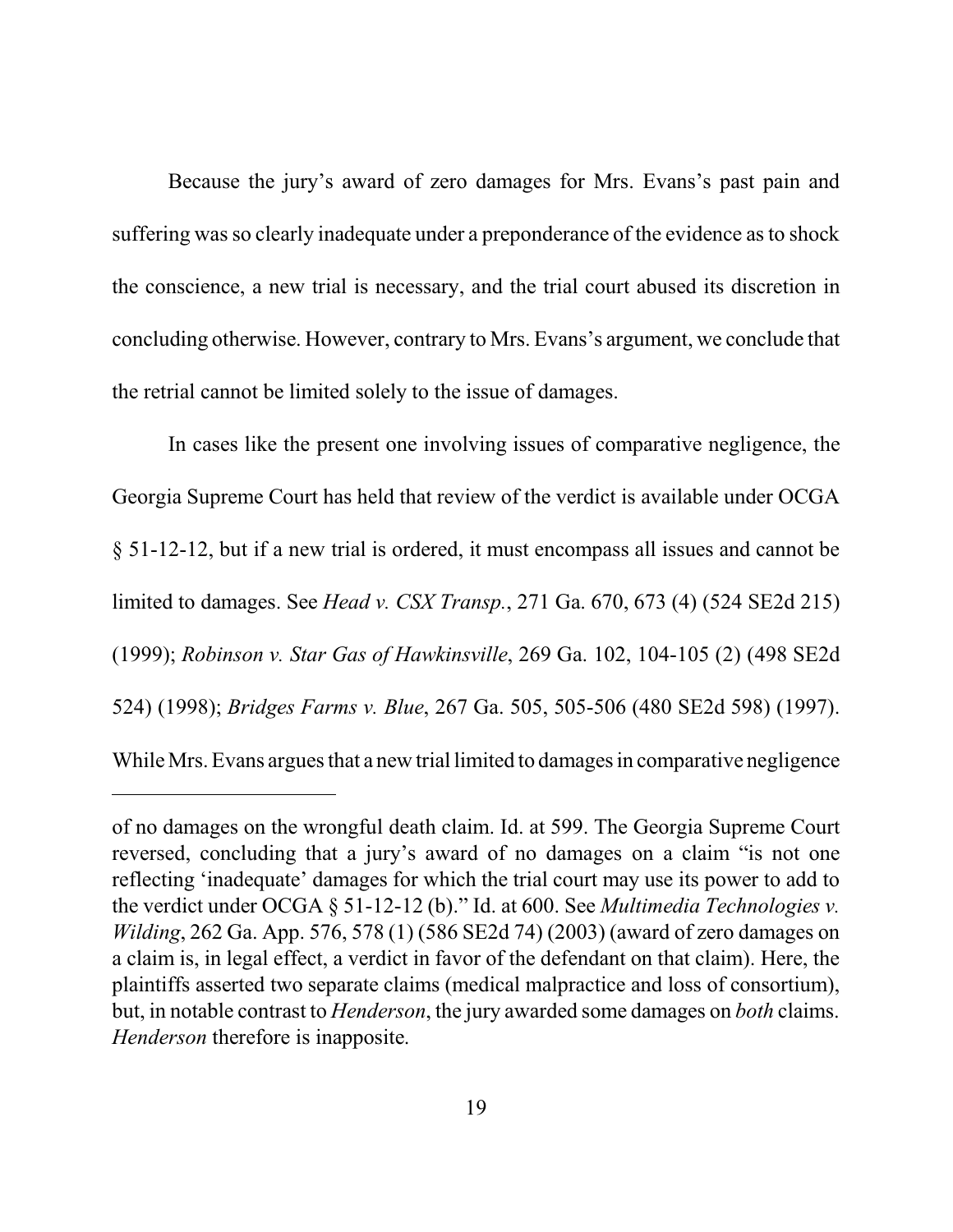cases is authorized by the plain language of OCGA § 51-12-12 (b) and by Georgia's apportionment statute, OCGA § 51-12-33, it is well-established that "this Court has no authority to overrule or modify a decision made by the Supreme Court of Georgia." (Citations and punctuation omitted.) *Ga. Ports Auth. v. Lawyer*, 342 Ga. App. 161, 163  $(1)$  (803 SE2d 94) (2017).<sup>7</sup> Consequently, this Court is not at liberty to disregard the rule enunciated in *Head*, *Robinson*, and *Bridges Farms*. See id. See also *Hayward v. Retention Alternatives*, 291 Ga. App. 232, 234 (1) (661 SE2d 862) (2008). It follows that the retrial of Mrs. Evans's medical malpractice claim against Rockdale must encompass both liability and damages.<sup>8</sup>

2. Because Mrs. Evans's medical malpractice claim against Rockdale must be retried on all issues of liability and damages, Mr. Evans's derivative claim for loss of consortium also must be retried. See *Thomas v. Clark*, 188 Ga. App. 606, 608 (1), (3)

<sup>&</sup>lt;sup>7</sup> In a recent case, the Supreme Court expressly declined to address whether the specific rule enunciated in *Head*, *Robinson*, and *Bridges Farms* for comparative negligence cases should be overruled or modified in light of Georgia's apportionment statute. See *Martin*, 301 Ga. at 340 (III), n. 10.

<sup>&</sup>lt;sup>8</sup> Because we conclude that a retrial is necessary on Mrs. Evans's medical malpractice claim in light of the clearly inadequate damages award for past pain and suffering, we need not determine whether the jury's award of zero damages for future medical expenses, past and future lost wages, and future pain and suffering was so clearly inadequate under a preponderance of the evidence as to shock the conscience.